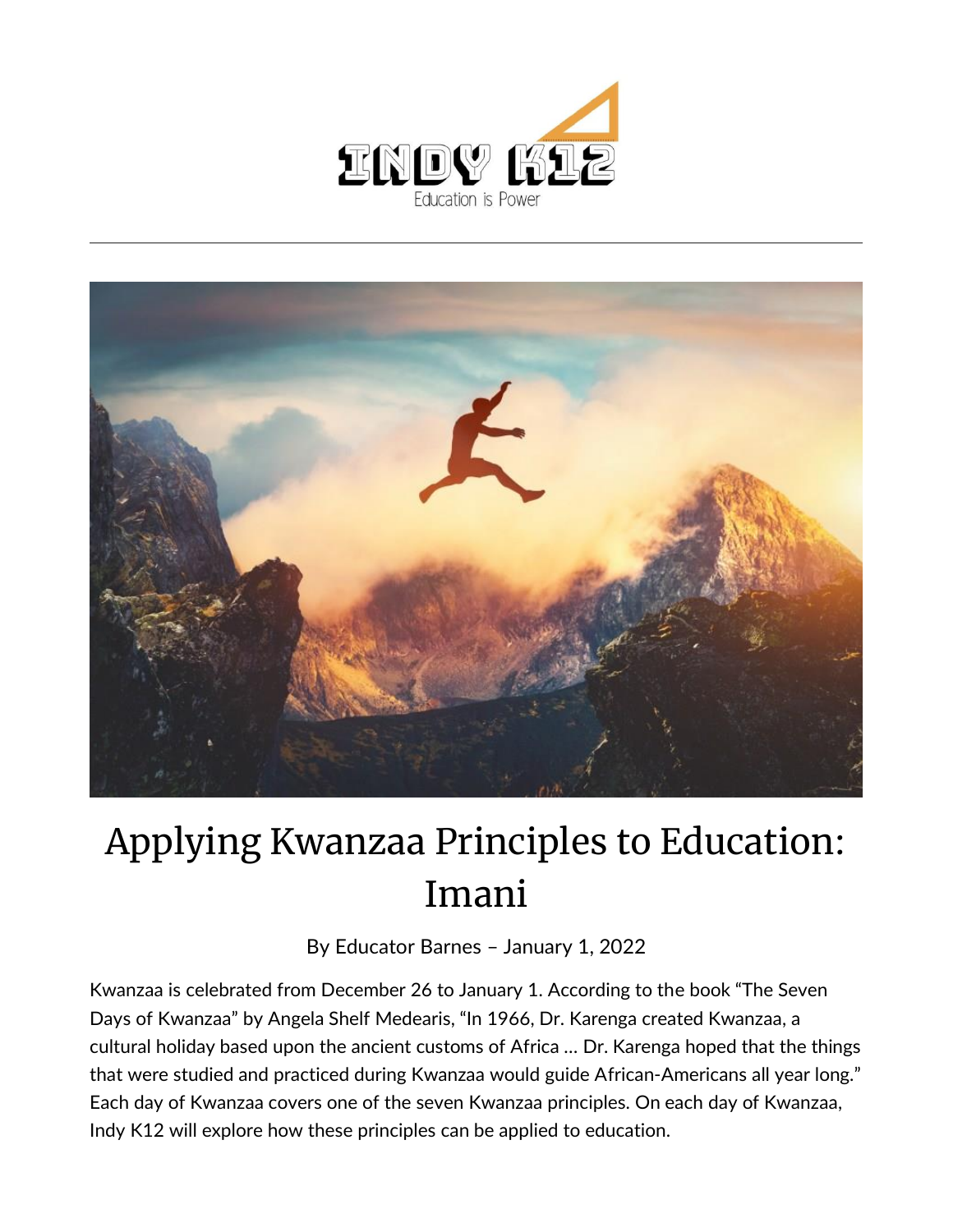The last principle of Kwanzaa is imani which means faith. In the movie "Spider-Man: Into the Spider-Verse," there is a part when Miles Morales is sitting on the edge of a tall building. His legs are dangling over the side. In the background, the song "What's Up Danger?" is playing. In his head, Morales recalls a conversation he had with Peter Parker. He asked Parker, "When do I know I'm Spider-Man?" Parker responds, "You won't. That's all it is Miles, a leap of faith." Although Morales had fear coursing through his veins, he placed the soles of his tennis shoes on the side of the building, reached his hands back behind him, and stuck them to the side of the building which made his body parallel to the ground far below.

Although he did not know what would happen when he let go, he ripped his hands from the side of the building and dove straight down. My favorite scene is when he is completely upside down and you can see the city behind. We have to be like Miles Morales and put faith over fear. He had extra abilities because of a spider bite from an altered spider, but we all have abilities inside of us. We cannot be scared to get off of the edge of fear and take a leap of faith even if it seems crazy or we don't know how it will turn out.

Kwanzaa is rooted in doing better and helping others be better. This also means supporting the dreams of others even when we are not sure how they will turn out.

We must be self-determined (kujichagulia) to put forth all the Kwanzaa principles in education throughout the school year. We must stay united (umoja) even as the media attempts to pit us against each other. We cannot point fingers at others. The work is the collective responsibility (ujima) of us all. We have to put our money (ujamaa) where our mouth is and support schools and research-based education initiatives. When we work in our purpose (nia) and combine it with others, we maximize our potential for creativity (kuumba). This is how education will improve.

We have to believe it. We have to have faith. We have to get off of the sidelines and participate in solutions even if we are scared. Our students deserve us making the effort to conquer our fears.

Let me leave you with one of my parts of the song "What's Up Danger?"

*'Cause I like high chances that I might lose*

*I like it all on the edge just you, ayy*